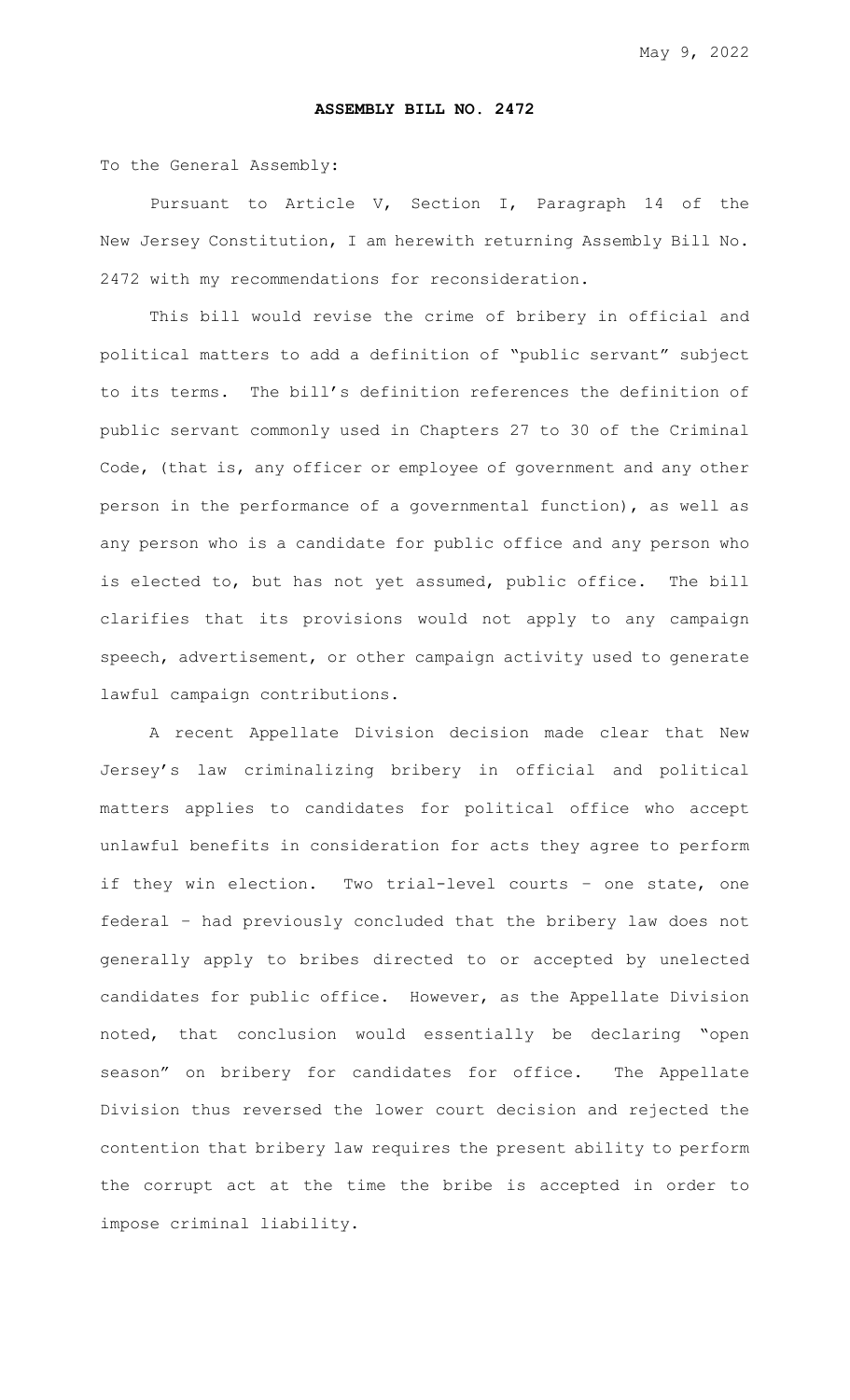The Appellate Division further rejected the logic underlying the decisions of the trial courts that interpreted a provision of the law known as the "no-defense provision", which states that in any prosecution under the political bribery law, it is no defense that the target of a bribe "was not qualified to act in the desired way whether because he had not yet assumed office, or lacked jurisdiction, or for any other reason," to apply only to the person offering the bribe rather than the individual to whom the bribe was directed. The Appellate Division concluded that the state trial court and the federal court were both wrong to think this provision only applies to a bribe-giver and not to the recipient of a bribe. The Appellate Division commented that "we decline the invitation to interpret the statute to reach the nonsensical conclusion . . . that the Legislature intended to create a subset of candidates who are entitled to accept bribes with impunity."

I understand that this bill, introduced before the Appellate Division rendered its decision, may have been intended to remove any doubt as to the proper reach of the bribery law by stating dispositively that it applies to candidates for public office. Although the Appellate Division decision resolves this question, a petition for certification is now pending before the Supreme Court of New Jersey. While I am confident that New Jersey's highest court will ultimately affirm the Appellate Division's well-reasoned ruling, that does not mean that we should forgo the present opportunity to strengthen the bribery law, to even more definitively foreclose the possibility of an incorrect interpretation.

The correct policy is manifestly clear - it should be a crime for any person to directly or indirectly offer, confer, or agree to confer an unlawful bribe, as well as for any person to solicit,

2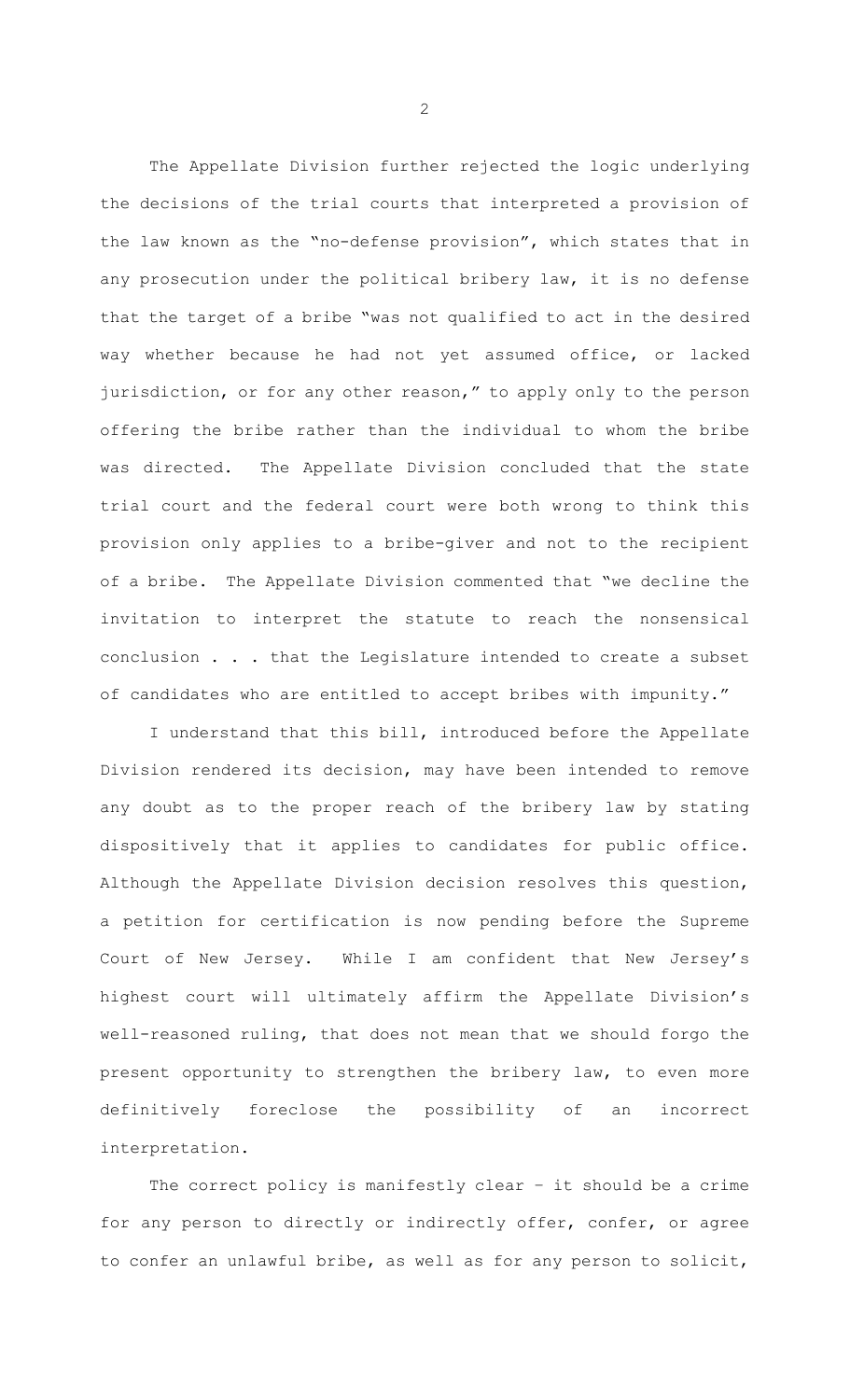accept, or agree to accept an unlawful bribe, regardless of whether the person whose influence was sought or who sought to be influenced was qualified or had the capacity, ability or jurisdiction to commit the corrupt act at the time of the bribe or agreement. The bill seeks to ensure that result but, unfortunately, incorporates new language that is susceptible to interpretations that could frustrate that intent. I am concerned that the statute as amended by this bill would allow those who offer, solicit or accept bribes for corrupt acts to find loopholes to evade criminal liability, which would then result in future legal arguments and judicial decisions. In order to avoid this litigation, salutary amendments are needed to better achieve the clear intent of the legislation.

Accordingly, I am recommending that the bill be amended to explicitly state that it is not an element of the crime of bribery in official and political matters that a person whose influence was sought or who sought to be influenced was, at the time of the prohibited act or thereafter, a public servant, party official, or voter, or had assumed the office or position or commenced such employment, or had jurisdiction to exercise official discretion or perform an official duty. I also recommend amending the law to expressly provide that it is not an element of the offense that the person whose influence was sought or who sought to be influenced was qualified or had the capacity, ability, or jurisdiction to act in the desired way. I further propose amendments to bolster the bill's language clarifying the scope and applicability of the "no-defense" provision.

3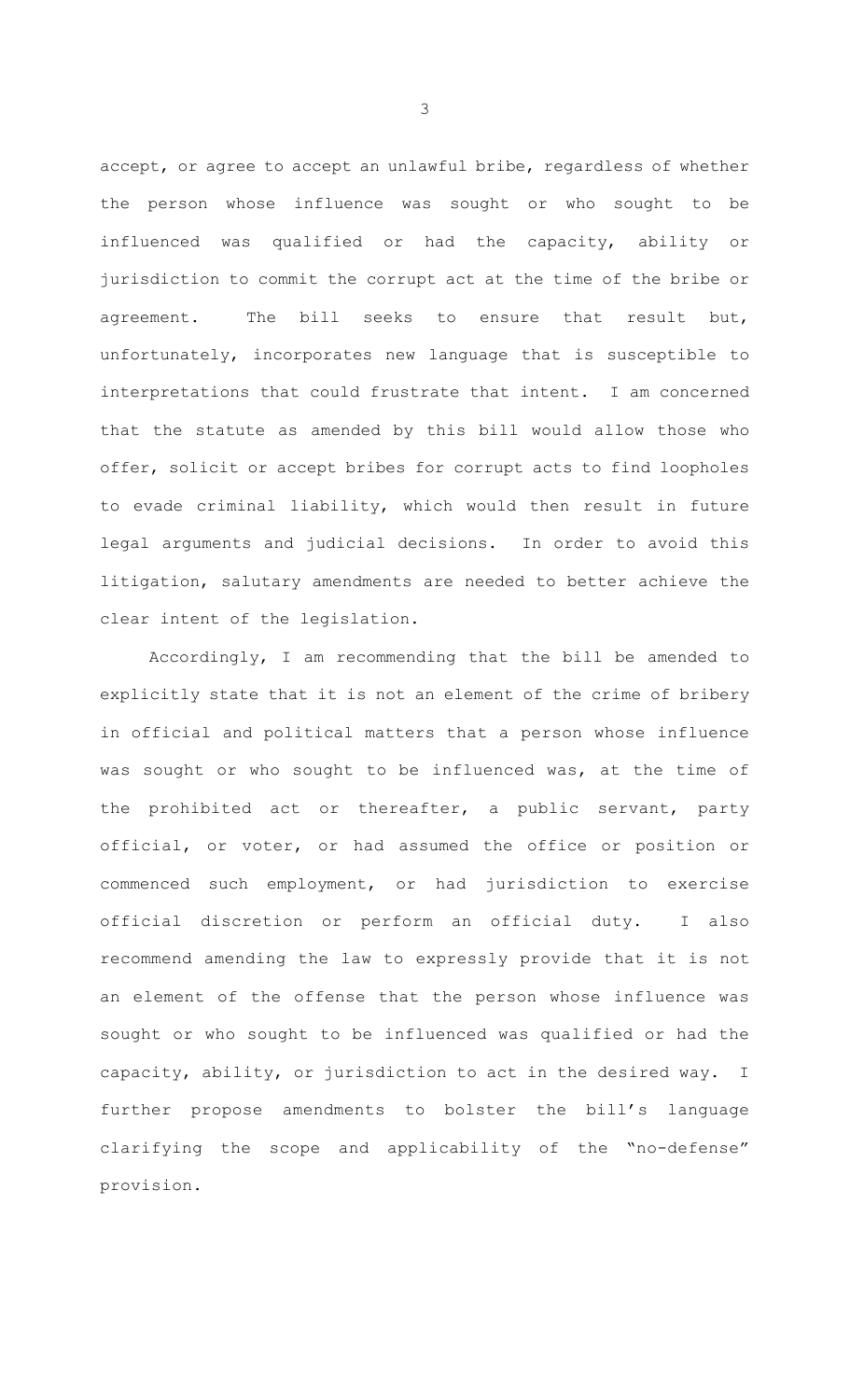I look forward to signing this bill into law following adoption of my recommended revisions.

Therefore, I herewith return Assembly Bill No. 2472 and recommend that it be amended as follows:

person"

Page 2, Section 1, Line 9: The Delete "he" and insert "the

Page 2, Section 1, Lines 26-32: Delete in their entirety and insert "'Prohibited act' means a direct or indirect offer, conferral or agreement to confer upon another, solicitation, or acceptance or agreement to accept from another a benefit as consideration for any of the actions set forth in subsection a., b., c., or d. of this section.

> It shall not be an element of this offense that a person whose influence was sought or who sought to be influenced was, at the time of the prohibited act or thereafter, a public servant, party official, or voter, or had assumed the office or position or commenced such employment, or had jurisdiction to exercise official discretion or perform an official duty, nor shall it be an element of this offense that the person whose influence was sought or who sought to be influenced was qualified or had the capacity, ability or jurisdiction to act in the desired way."

Page 2, Section 1, Line 33: After "person" insert "who performed a prohibited act or a person to"

Page 2, Section 1, Line 34: Delete "the actor sought to offer, confer, or agreed to confer a benefit" and insert "a prohibited act was directed"

Page 2, Section 1, Line 37: Delete "specifically on behalf of an individual benefit provider"

Page 2, Section 1, Line 38: After "way" insert "for any reason"

4

Page 2, Section 1, Lines 35-36: Delete in their entirety

Page 2, Section 1, Line 37: After "not" insert "able or"